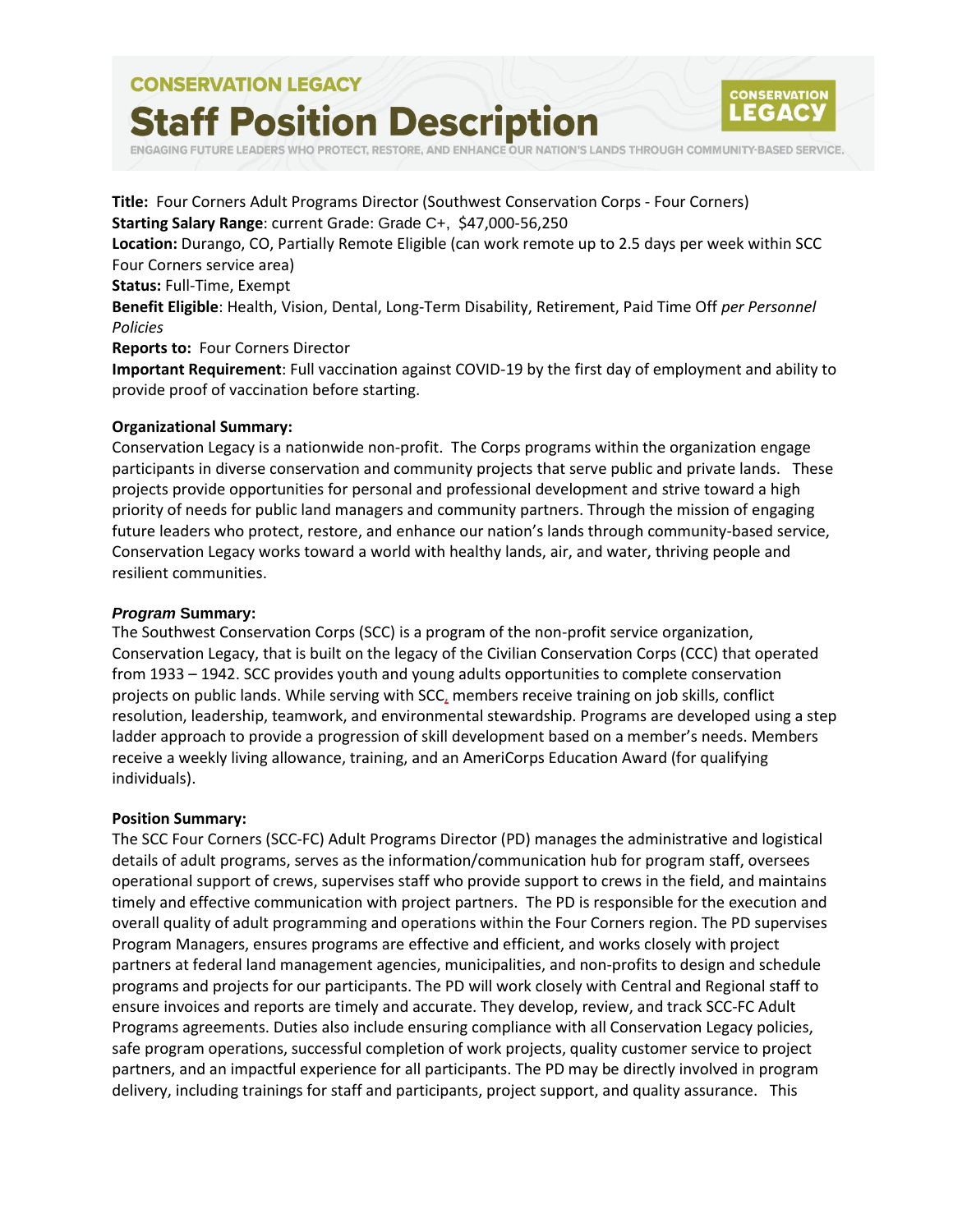position requires technical skills, knowledge, and abilities related to trail work, chainsaw operation, herbicide application, and corps operations.

#### **Essential Responsibilities and Functions:**

#### **Program Oversight and Supervision**

- Recruit, hire, train, and supervise Adult Programs Managers.
- Set and provide feedback in performance evaluations, goal setting, and professional development planning for each staff member supervised.
- Support all adult programs to ensure quality programming and member experience.
- Collaborate with Four Corners Director and Program Managers to establish strategy, vision, and direction for programs.
- Serve as the backup to the Four Corners Director in leading the program during absences, vacations, or when they are focused on other priorities.
- Foster a collaborative and consistent approach to organization-wide program delivery.
- Oversees and participates in On-Call process and system, ensure process and schedule is updated and staff are adequately trained.
- Ensure an emphasis on safety in all programming and that SCC-FC follows practices consistent with risk management protocols set forth by Conservation Legacy.
- Facilitate culture of safety, vigilance, risk mitigation, communication, incident reporting and continuous improvement.
- Assist FC Director and Program Managers in developing programming that aligns with Conservation Legacy's Strategic Plan goals.

## **Partnership Responsibilities**

- Sustain existing partnerships and ensure partners receive superior customer service from staff.
- Support FC Director and Program Managers in the development of partnerships in alignment with Conservation Legacy's Strategic Plan and revenue goals, including new or expanded types of project work, municipal, non-profit, and other non-Federal partnerships.
- Work with program and regional staff to track partner outreach efforts; assist in development of customer relations systems and standards.
- Work with program and regional staff to track fee for service and grant agreement balances and compliance, including reporting.
- Represent SCC-FC and Conservation Legacy at industry conferences, community events, and other events.
- Foster a collaborative approach to program delivery, working with CYCA and other corps programs, including those of Conservation Legacy.
- Assist with grant writing and fundraising initiatives that support the development and sustainability of SCC programs.

## **Project Responsibilities**

- Manage SCC-FC wide distribution of projects; create and maintain up to date comprehensive SCC-FC project schedule/calendars.
- Communicate project details to program staff; involve program staff in agreement and project development.
- Help develop agreement and grant proposals to support project development.

Updated May 2022 Kevin Heiner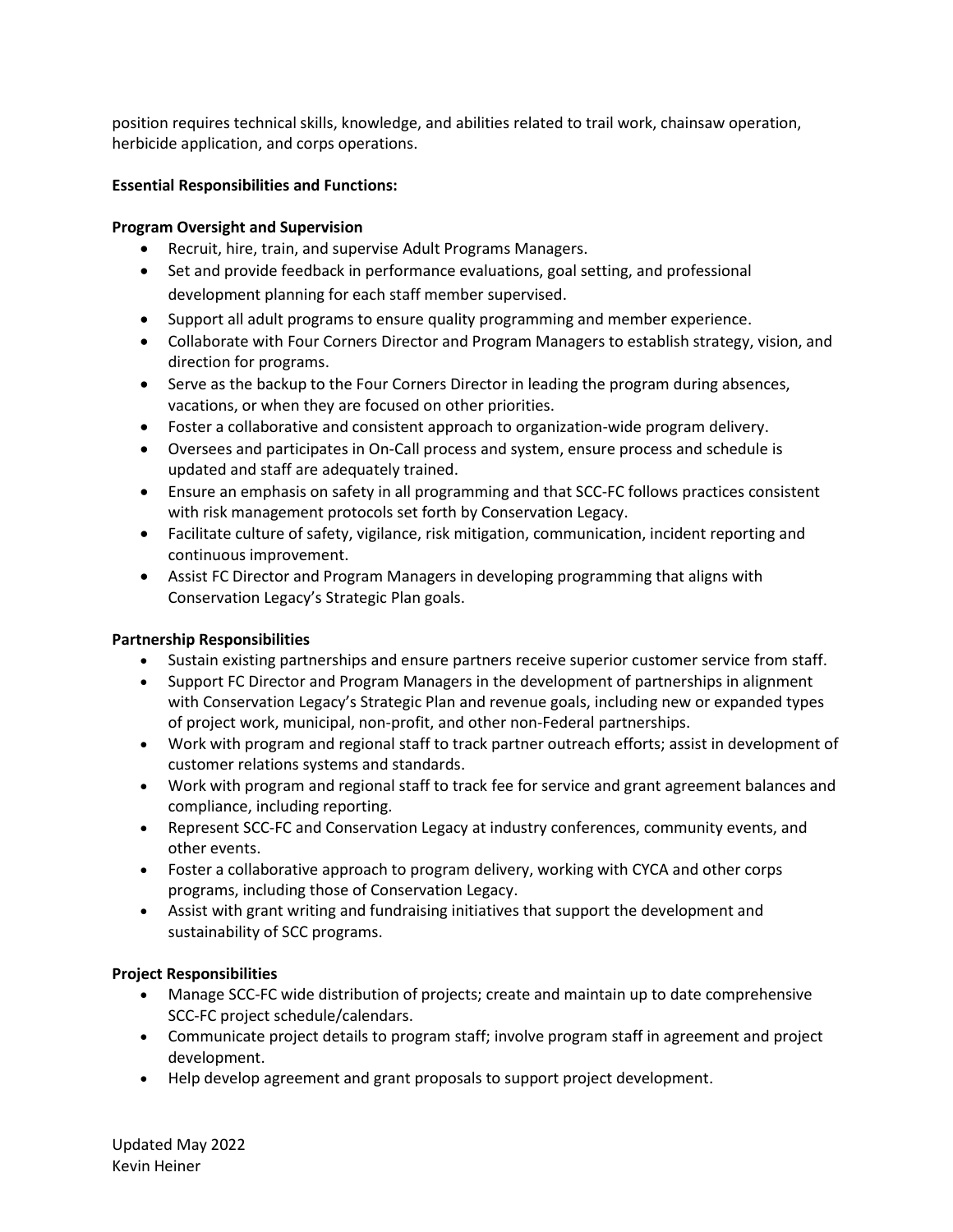• Periodically visit crews in the field to assess the quality of program implementation, including visits with other program staff to ensure consistency and provide professional development opportunities to field staff.

## **Administrative Responsibilities**

- Manage program/project schedule, once initial scheduling has been established by Four Corners Director, to ensure that all partner specific needs are being met.
- Participate in Risk Management team meetings, and others as needed; track incidents and generate reports.
- Ensure that programs maintain high retention and that work agreements are being met.
- Manage program expenditures while maintaining safety and quality.
- Create project reports and annual program evaluations as needed.
- Ensure data capture and entry into relevant systems is timely and accurate.
- Oversee reporting processes and report generation, both internally and externally.
- Ensure crew programs comply with Conservation Legacy and SCC protocols and policies.
- Work with program, regional, and central staff to track and maintain invoicing systems.
- Support SCC-FC Administrative Staff, processes, and compliance.

## **Organizational Advocacy**

- Successfully engages, leads, and supports an inclusive work environment for those of underrepresented populations within the organization and the communities we serve.
- Leads and/or participates in organizational-wide teams, projects and initiatives that support the work of the Strategic Plans goals.
- Reports any potential complaints within the organization as identified in the Personnel Policy Manual.
- Assists or leads other responsibilities, as assigned.

**Other "Hats" You May Wear**: Customer Service, Relationship Development, Marketing, Administrative, Supervision or Mentorship to Others, Facilitator, Trainer, Facilities, Human Resources, Supervisor

# **Physical Requirements:**

*Conservation Legacy is committed to the full inclusion of all qualified individuals and will ensure that persons with disabilities are provided reasonable accommodations to perform essential job functions. Some positions may require periodic overnight travel, non-traditional work hours, ability to move across varied terrain, use program-specific tools and a range of technology on an infrequent or frequent basis. Exerting up to 25 pounds of force occasionally to lift, carry, push, pull, or otherwise move objects. Ability to safely drive an organizational vehicle may also be required for some positions. If you need assistance and/or a reasonable accommodation due to a disability during application or recruiting process, please send a request to the hiring manager.*

# **Minimum Qualifications:**

- Exhibits the ability to effectively work on diverse teams or with a variety of populations, including those underrepresented at our organization and those of BIPOC communities.
- Minimum of five years of experience in youth development or corps field.
- Minimum of five years of experience in a year-round supervisory or management position with a Conservation Corps program or similar program.
- Experience with influencing diverse groups of employees to achieve common goals.

Updated May 2022 Kevin Heiner